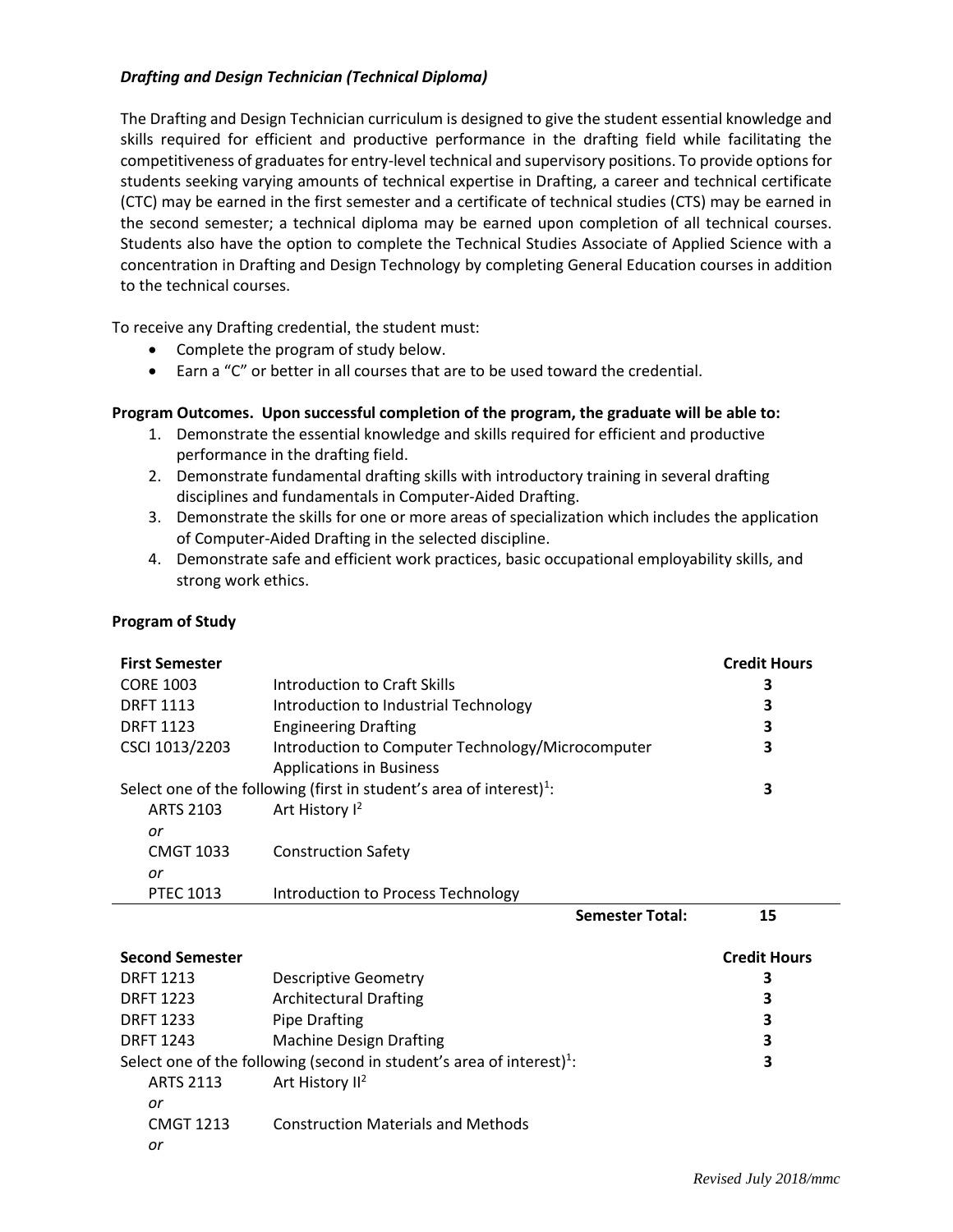| <b>Credit Hours</b>          |
|------------------------------|
| 3                            |
| 3                            |
| 3                            |
| 3                            |
| 3                            |
| <b>Semester Total:</b><br>15 |
|                              |

**Total Program Credit Hours: 45**

- 1 Students should speak with an advisor before or shortly after declaring this program of study to determine which electives are appropriate for the students' educational and career/employment goals.
- 2 These approved General Education courses will not count towards both the completion of the technical diploma and fulfill the General Education requirement for three (3) credit hours of coursework in Fine Arts for students interested in completing the Technical Studies Associate of Applied Science (AAS).
- 3 Chose from the following according to the area of interest and education and career/employment goals:
	- ARTS 1023, Introduction to Fine Arts (may not be taken to fulfill both the General Education requirement for three (3) credit hours of Fine Arts for students interested in completing the Technical Studies Associate of Applied Science and the Approved Drafting Elective requirement.
	- ARTS 2003, Digital Art
	- CMGT 2203, Construction Project Management (note that the prerequisite for this course is Eligibility for ENGL 1013)
	- SPCH 2013, Techniques of Speech (note that the prerequisite for this course is Eligibility for ENGL 1013). This course is recommended for students interested in transferring to a four-year college or university.

## **Drafting and Design Credentials:**

|                  |                                                   | Crean Hours         |
|------------------|---------------------------------------------------|---------------------|
| <b>CORE 1003</b> | Introduction to Craft Skills                      | 3                   |
| <b>DRFT 1113</b> | Introduction to Industrial Technology             | 3                   |
| <b>DRFT 1123</b> | <b>Engineering Drafting</b>                       | З                   |
|                  | <b>CTC: Drafting Fundamentals</b>                 | 9                   |
|                  |                                                   | <b>Credit Hours</b> |
| <b>CORE 1003</b> | Introduction to Craft Skills                      | 3                   |
| <b>DRFT 1113</b> | Introduction to Industrial Technology             |                     |
| <b>DRFT 1123</b> | <b>Engineering Drafting</b>                       | 3                   |
| CSCI 1013/2203   | Introduction to Computer Technology/Microcomputer | 3                   |
|                  | <b>Applications in Business</b>                   |                     |
| <b>DRFT 1213</b> | <b>Descriptive Geometry</b>                       | 3                   |
| <b>DRFT 1223</b> | <b>Architectural Drafting</b>                     | 3                   |
| <b>DRFT 1233</b> | <b>Pipe Drafting</b>                              | 3                   |
| <b>DRFT 1243</b> | <b>Machine Design Drafting</b>                    | з                   |
|                  | <b>CTS: Engineering Aid</b>                       | 24                  |

**Credit Hours**